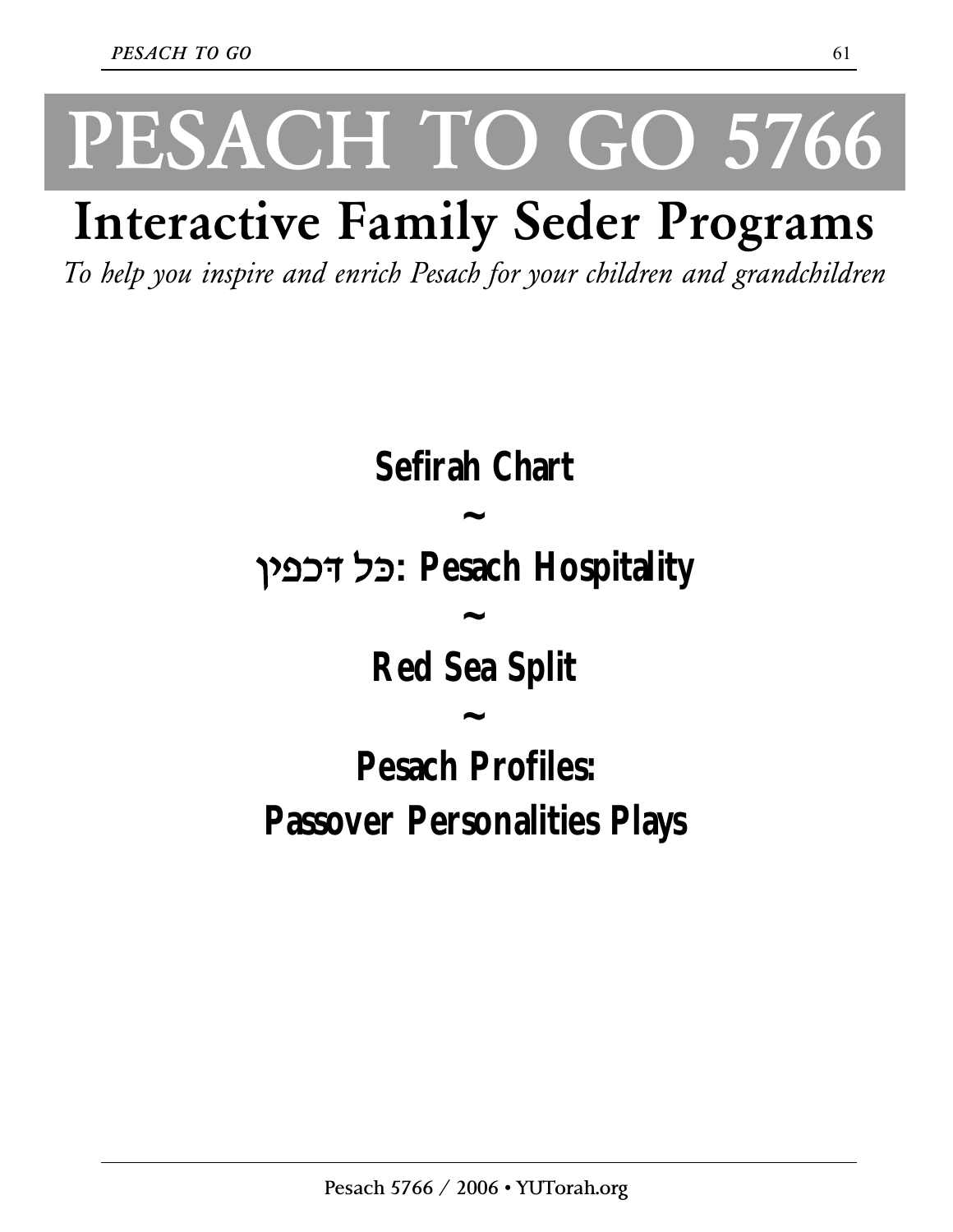#### **Teach Your Children Well: The Mitzvah of Maggid**

Of all the mitzvot of the Pesach Seder the hardest one to do well is teaching the story of Yitziyat Mitzrayim (Exodus). After all, the only real challenge to eating matzah and marror (bitter herbs) and drinking wine, is ingesting the requisite amounts in a short period of time- chew, slurp, swallow, and you're done. But how does one fulfill the mitzvah of Maggid (telling and relating story of the Exodus)? Is it sufficient to read the Haggadah text? Is success measured by managing to say every word before the family rebels and demands a little food? Parents whose kids receive a Jewish education are faced with an additional hurdle: how can they teach their children about Pesach when the little ones have been learning about the holiday in school since Purim? On this website we'll provide suggestions for how to observe this mitzvah and at the same time help Pesach celebrants fulfill the Mishnah's instruction:

#### בכל דור ודור חייב אדם לראות את עצמו כאילו הוא יצא ממצרים

In every generation the individual has the obligation of feeling that he himself left Egypt (Mishnah Pesachim 10:5).

I have been running interactive Pesach sedarim for eight years and I've established two rules for achieving a successful Maggid. Firstly, cater the lessons and activities to the ages and personalities of the participants at the seder. As a parent, you know exactly what the midrash of the four sons is talking about: each child is different and requires a distinct message; each child responds to a different approach. My first recommendation for building an interesting seder, therefore, is know your audience. What works for my 11 and 9 year olds might not work for your 6 or 16 year olds. Secondly, use what you have and what you know. Although the traditional seder is conducted around the dining room table, there's no reason why you shouldn't use your home's other rooms, hallways even the bathroom! in the service of telling the Pesach story. If you have a porch, a backyard, a stairway- get your family and guests off their chairs and moving around the house- moving them will engage them. Use objects in your house, and most importantly use the people who will be at your seder. The only one who gets to relax at the seder is the one who's spent the day cooking. Everybody else, including guests, can be put to work discussing, acting and thinking.

On this website you will find a range of developed ideas which you can use or adapt for your own seder. There are also plenty of little things you can do to enrich the seder: make מן) manna) out of meringues, spread them on a bath-towel on the floor and invite the kids to collect them; sing נוֵּיַּדּ in stages: as you move around the house doing different activities, sing the appropriate lines of the song; when talking about Egypt have the kids change out of their festival clothes into raggedy ones (or pajamas) and have them sit on the floor- this works to tremendous effect. The "Sefirah Chart" described here is not intended for the actual seder. As well, you will find on this website a shiur about the Haggadah, "Pesach Hospitality", to help you teach the text at the seder.

Finally, recognize that a good seder requires planning and preparation. Don't wait until the last minute, but put together your props, plays and ideas days in advance. With a little effort and imagination you can have a meaningful and memorable seder. Your kids will be involved and challenged, and they'll forget to ask "is it time for dinner yet?"

Rabbi Jonathan Mishkin is a teacher and writer living in Alon Shvut, Israel. Questions and feedback can be sent to tgoldfis@yu.edu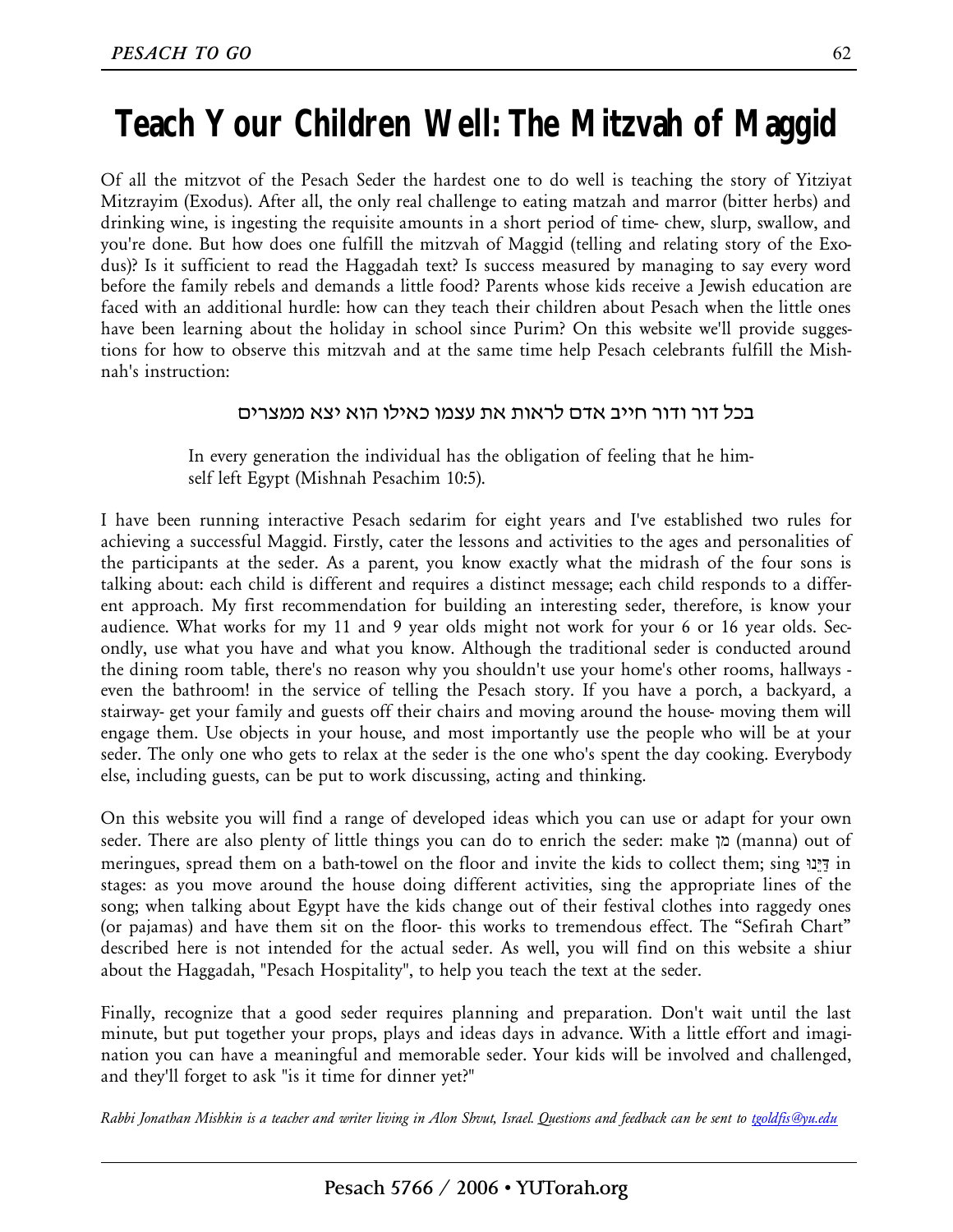#### **Sefirah Chart**

A Sefirah chart hung in a prominent spot is a useful tool for remembering to count Sefirat HaOmer (Counting of the Omer). Making an elaborate one is also a good activity for erev Pesach (Passover eve). Here are two ideas for making a chart.

Firstly, use large numbers that the kids can color in during the daily count - the kids can take turns and alternate colors.

Secondly, add a little text to the boxes. Since Sefirah leads to the holiday of Shavuot, prepare for Matan Torah (Receiving of the Torah) every night by learning about what it takes to be a Torah scholar. The Mishnah in the sixth chapter of Avot (Ethics of the Fathers) lists 48 attributes necessary to mastering Torah. Every night of Sefirah count as a family, and then sit down and learn about one of those qualities. There are plenty of commentaries on Pirkei Avot to assist you.

Of course, you'll have to find something additional to learn on the 49th night - try Rabbi Yose ben Kisma's declaration about living in a place of Torah, from the same chapter in Avot.

Best of all, if you count with your family - you'll never forget Sefirah, the one whose turn it is to color will certainly remember!

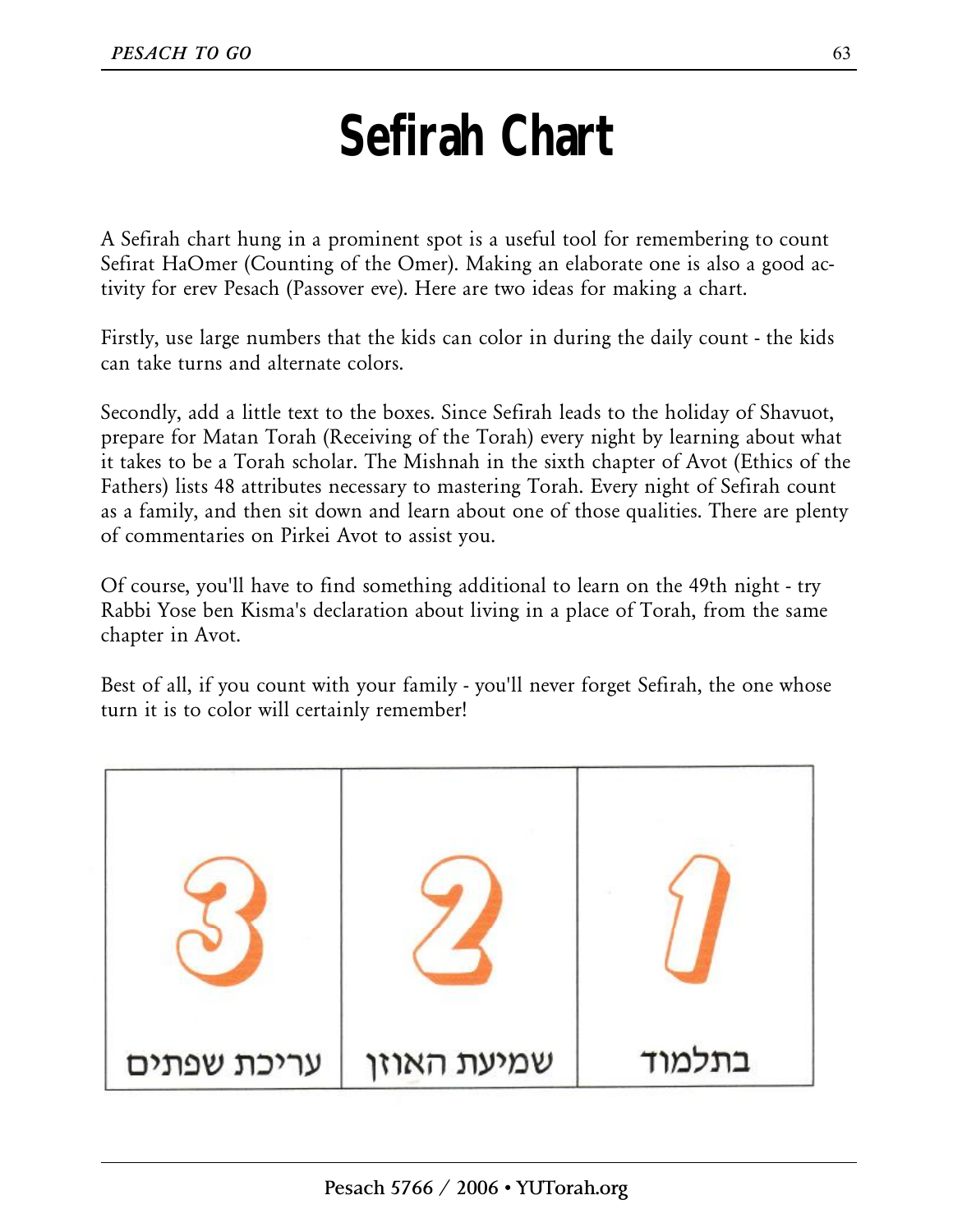### כּל דּכפין **Pesach Hospitality**

Every Jewish holiday has its themes, ideas that are emphasized at a specific time in the calendar but are in fact relevant throughout the entire year. The call to repentance is sounded on Rosh HaShana and Yom Kippur, but surely refraining from sin is encouraged at any time. Shavuot commemorates the receiving of the Torah. Nevertheless, Jews study Torah every single day. Hospitality is an age old Jewish practice, yet it only finds formal expression on Pesach. At the beginning of the seder we read these sentences. What place does this invitation have at the Pesach seder?

> הא לחמא עניא דּי אכלוּ אבהתנא בּאַרעא דמצרים. כּל דּכפין ייתי ויכל, כּל דצריך ייתי ויפסח. השׁתּא הכא לשּׁנה הבּאָה בּאַרעא דישׂראל, השׁתּא עבדי לשּׁנה הבּאָה בּני חוֹרין.

This is the bread of affliction which our fathers ate in the land of Egypt. Let all who are hungry come and eat; let all who are in need come and observe the Pesach. This year we are here - next year in land of Israel. This year we are slaves - next year we'll be free men.

On Sukkot, when the family is all seated comfortably in the Sukkah, we don't open the door and declare that anyone without their own booth can enter ours. On Rosh HaShanah, as the holiday begins we do not state "We're about to dip our apples into honey- whoever can't afford this treat can come on in!" And at no Shabbat meal do we officially invite those who might be alone to join us at our table. What is the particular connection between the holiday of Pesach and the generosity of hospitality?

Here is a statement about hospitality appearing in the Gemara, which appears to be the source of the Haggadah's invitation but which does not make any reference to our holiday.

> תענית כ: כי הוה (רב הונא) כרך ריפתא הוה פתח לבביה ואמר: "כל מאן דצריך ליתי וליכול!"

When he (Rav Huna) had a meal, he would open his door wide and declare, "Whoever is in need let him come and eat."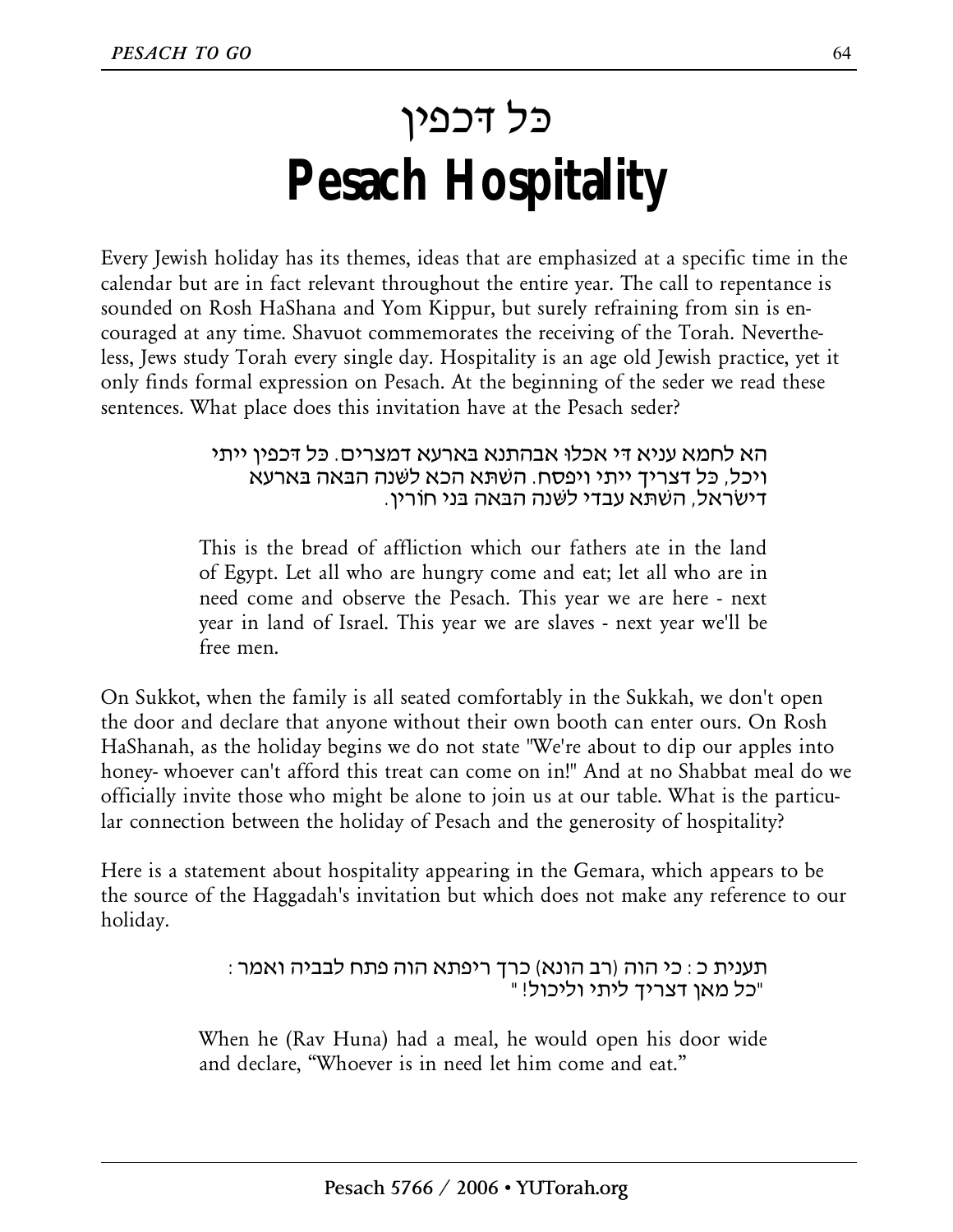I will suggest three answers to our question. The first one explains that Pesach is a celebration of freedom and luxury. The idea is explored by Rav Soloveitchik of the 20th century.

> ר' יוסף דוב הלוי סאלאווייציק מהגדה של פסח: שיח הגרי"ד יש לעיין למה מתחילים את ההגדה בהא לחמא עניא העוסקת בהכנסת אורחים דזה ודאי דמצות הכנסת אורחים מצוה גדולה היא אבל לכאורה אין לה ענין להגדה... ונראה לומר דהנה עבד אינו יכול להכניס אורחים דהא קי"ל (פסחים פ"ח:) מה שקנה העבד קנה רבו, ואין לעבד נכסים וגם אין לו בית, ולכן מתחילים את ההגדה בהכנסת אורחים ואומרים כל דכפין ייתי ויכול דזהו דרך חירות, להראות שאין אנו עבדים אלא בני חורין, שאנו מכניסים אורחים.

We should consider why we start the Haggadah with "This is the bread of affliction" which deals with hospitality. After all, the mitzvah of hospitality is very great but does not appear to have any connection to the Haggadah... We might say that a slave cannot host guests as the Talmud establishes (Pesachim 88b): whatever a slave acquires belongs to his master. A slave has no possessions or even a house. We therefore begin the Haggadah by inviting guests to illustrate that we are not slaves but free men who can welcome guests.

We could add that a slave is too poor to share his meager meals with others. We however who are free have plenty of wealth to spread around. A second approach to this question relates to the Biblical way of celebrating this holiday which was to bring a special sacrifice and to partake of its meat. This ritual was known as "Korban Pesach" the Pesach sacrifice, and all Jews were required to participate in this holiday meal which was the main part of the Pesach celebration. In fact, the Torah goes so far as to say that he who does not join in this mitzvah will be "cut off" from the nation (Bemidbar 9:13). This emphasis is due to the fact that the holiday of Pesach is critical to Jewish identity as it marks the start of Israel's relationship to God. People who neglect this mitzvah are separating themselves from the nation. Perhaps the desire to see all members of Israel included in the mitzvah of Korban Pesach, led to the invitation for anybody without a place to come commemorate the salvation with other Jews.

A third answer to the presence of hospitality addresses a major theme of this holiday. The Torah refers to the exodus from Egypt time and again when warning Israel not to take advantage of the foreigner. Here are two of these statements.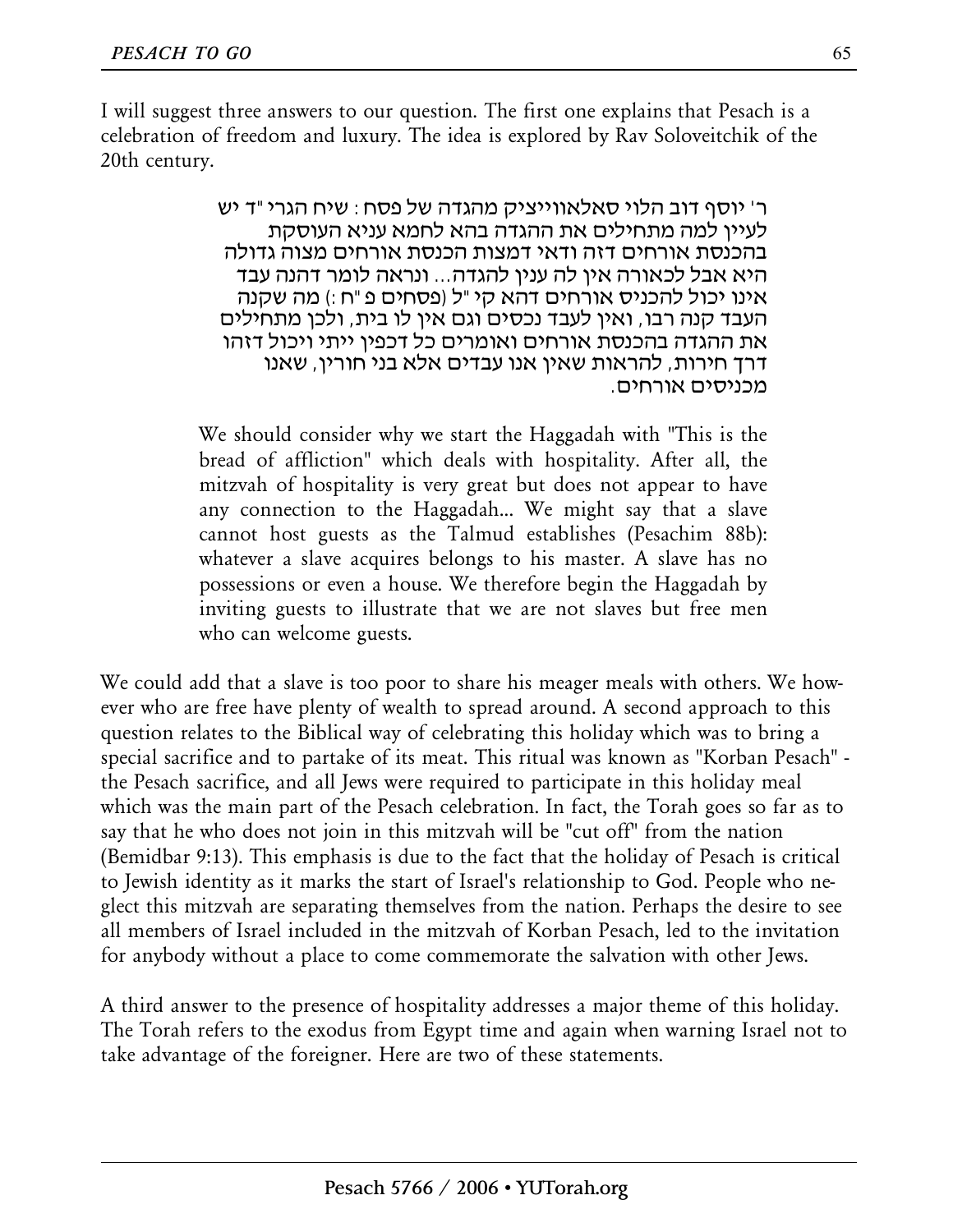שמות כב:כ וגר ל א תוֹנה ול א תלחצנּוּ כּי גרים הייתם בּארץ מצרים:

You shall not wrong a stranger or oppress him, for you were strangers in the land of Egypt.

שמות כג:ט וגר לא תלחץ ואַתּם ידעתּם את נפשׁ הגּר כּי גרים הייתם בּארץ מצרים:

You shall not oppress a stranger, for you know the feelings of the stranger, having yourselves been strangers in the land of Egypt.

With these instructions the Torah is telling us more than simply reminding us of the value of empathy - be nice because you would have appreciated a little kindness when you were in Egypt. The Torah is teaching us to be God-like: God stood up for Israel in the face of Egyptian oppression, similarly - you take care of the disadvantaged. Make sure not to abuse the weak. This is connected to a broader theme within Judaism: human beings should learn morality from the way that God interacts with the world, and imitate Him. Imitatio dei is the classical term for this.

> סוטה יד. אמר רבי חמא ברבי חנינא, מאי דכתיב: (דברים יג) אחרי ה' אלקיכם תלכו? וכי אפשר לו לאדם להלך אחר שכינה? והלא כבר נאמר: (דברים ד) כי ה' אלקיך אש אוכלה הוא! אלא להלך אחר מדותיו של הקב"ה, מה הוא מלביש ערומים, דכתיב: (בראשית ג) ויעש ה' אלקים לאדם ולאשתו כתנות עור וילבישם, אף אתה הלבש ערומים; הקב"ה ביקר חולים, דכתיב: (בראשית יח) וירא אליו ה' באלוני ממרא, אף אתה בקר חולים; הקב"ה ניחם אבלים, דכתיב: (בראשית כה) ויהי אחרי מות אברהם ויברך אלקים את יצחק בנו, אף אתה נחם אבלים; הקב"ה קבר מתים, דכתיב: (דברים לד) ויקבר אותו בגיא, אף אתה קבור מתים.

Rabbi Hama son Rav Hanina said: What does the text mean by "You shall walk after the Lord your God?"(Devarim 13:5) Is it, then possible for a human being to walk after the Shechinah; for has it not been said "For the Lord your God is a devouring fire?" (Devarim 4:24) But the meaning is to walk after the attributes of the Holy One blessed be He. As He clothes the naked, for it is written "And the Lord God made for Adam and for his wife coats of skin, and clothed them" (Bereishit 3:21) so do you also clothe the naked. The Holy One blessed be He visited the sick, for it is written, "And the Lord appeared to him by the oaks of Mamre" (Bereishit 18:1) so do you also visit the sick. The Holy One blessed be He, comforted mourners, for it is written, "And it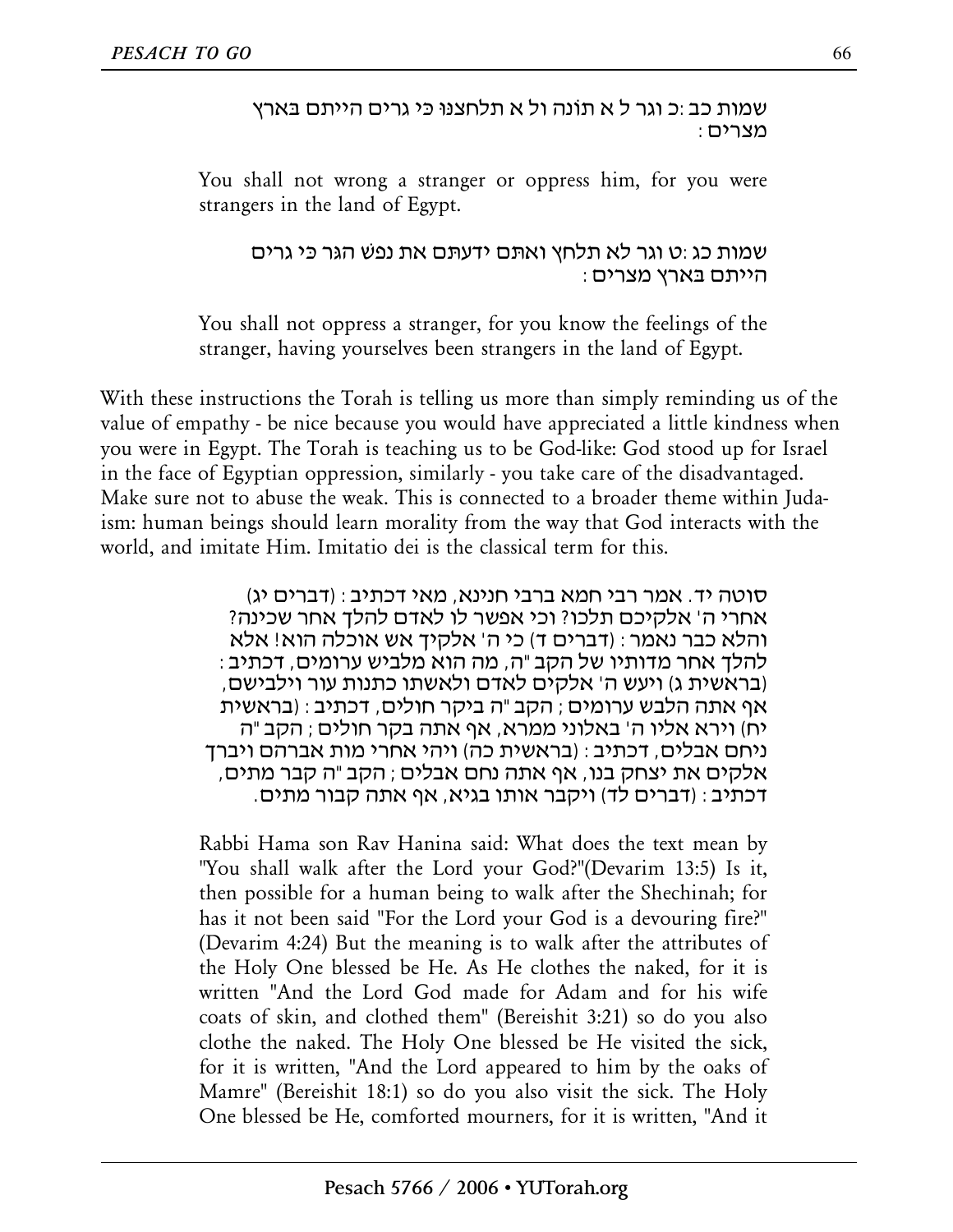came to pass after the death of Avraham, that God blessed Yitzchak his son" (Bereishit 25:11), so do you also comfort mourners. The Holy One blessed be He, buried the dead, for it is written, "And he buried him in the valley" (Devarim 34:6), so you also

bury the dead.

The Egyptian experience teaches us that God looks after the under-dog, so on the holiday commemorating those events we invite people who may be lacking means or opportunity to have their own seder.

All three approaches to the question of hospitality on Pesach contribute to the overall messages of the holiday: as free men we can afford to have guests; every Jewish household should make sure that no lonely person is left out of this important ceremony; being God-like means providing for the people who might not have their own place to celebrate Pesach. Yet what emerges from this analysis is that the theme of hospitality provides meaning exclusively for the host and not for the guest. While the host is giving and imitating God, the guest is receiving and not being God-like at all. Does Pesach hold an equally important message for the takers?

Indeed it does: the message of gratitude. A substantial part of the Pesach Haggadah is concerned with thanking God for the grace He extended to our ancestors in Egypt. From the early part of the seder when we declare "Had God not brought our fathers out of Egypt, we would still be subjects there", to "Blessed is He who keeps His promise to Israel" and the blessing before the second cup of wine: "It is our duty to thank, to praise, to pay tribute, to glorify, to exalt, to acclaim, to bless, to esteem, and to honor the one who did all these miracles for our fathers and for us," the Haggadah provides a lesson in saying thank-you. The songs of 'Dayeinu' and 'Hallel' contribute to the demand that we not take for granted God's salvation of the Jews.

There is another remarkable example of gratitude connected to the Pesach story which appears in Sefer Devarim (Deuteronomy).

#### דברים כג:ח לא תתעב אדמי כּי אָחיך הוּא לא תתעב מצרי כּי גר היית באַרצוֹ:

You shall not abhor the Edomite for he is your brother; you shall not abhor an Egyptian because you were strangers in his land.

What is the Torah talking about here? Jewish culture spends an inordinate amount of time recalling the slavery in Egypt. We mention the redemption every single day in morning prayers, in the Kiddush of Shabbat and holidays, and of course on the Pesach holiday. The Egyptians enslaved Israel for over 200 years - of course we were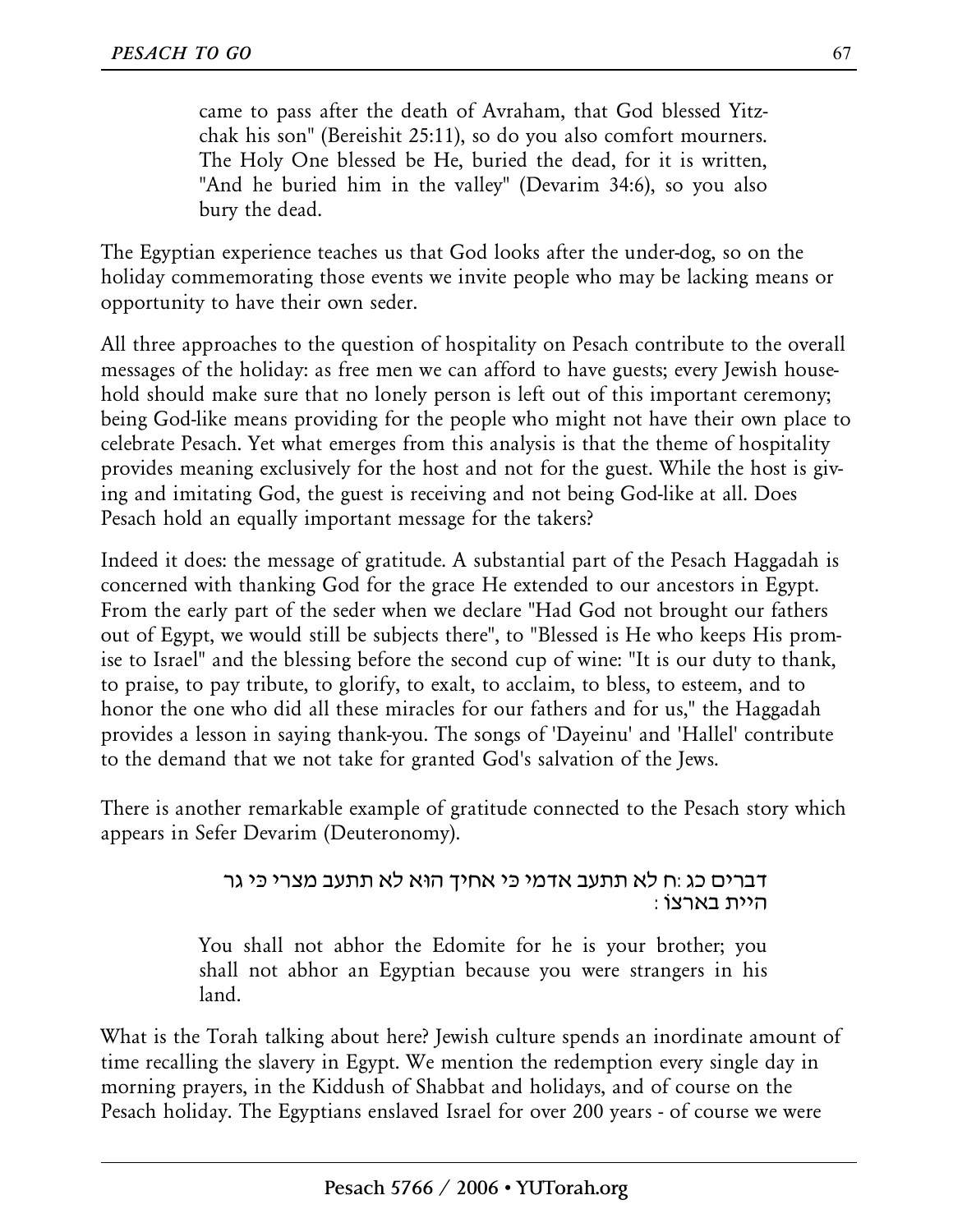strangers in their land! Why is this a reason not to hate them? Rashi, the 11th century commentator, explains:

> :מצרי לא תתעב רש"י (ר' שלמה בן יצחק מאה ה11) לדברים כג:ח מכל וכל, אף על פי שזרקו זכוריכם ליאור. מה טעם, שהיו לכם אכסניא בשעת הדחק.

You shall not abhor the Egyptian at all even though they cast your male infants into the the Nile. What is the reason? For they were your hosts in a time of need.

Rashi is referring to the story of Ya'akov and Yosef which comprises the last third of Sefer Bereishit. Due to a famine in the land of Canaan, the entire family of Ya'akov descended to Egypt and were given refuge there. What the Torah is telling us here is nothing short of astounding - despite the fact that the Egyptians oppressed Israel, beat and killed them, we must not forget that they were also hospitable to us at one point. And clearly, if we must be grateful to the Egyptians in spite of their later behavior, gratitude towards other less abusive people, and certainly towards God, should be more forthcoming. This is the message for the guest on Pesach, one who might view himself as a taker: saying thank-you is not an easy task, but recognizing the good somebody does is no less important than actually doing that good.

Finally, here are some words of advice from the Gemara about being a guest.

ברכות נח. אורח טוב מהו אומר ־ כמה טרחות טרח בעל הבית בשבילי, כמה בשר הביא לפני, כמה יין הביא לפני, כמה גלוסקאות הביא לפני, וכל מה שטרח ־ לא טרח אלא בשבילי. אבל אורח רע מהו אומר ־ מה טורח טרח בעל הבית זה? פת אחת אכלתי, חתיכה אחת אכלתי, כוס אחד שתיתי, כל טורח שטרח בעל הבית זה ־ לא טרח אלא בשביל אשתו ובניו.

What does a good guest say? "How much trouble my host has taken for me! How much meat he has set before me! How much wine he has set before me! How many cakes he has set before me! And all the trouble he has taken was only for my sake!" But what does a bad guest say? "How much after all has my host put himself out? I have eaten one piece of bread, I have eaten one slice of meat, I have drunk one cup of wine! All the trouble which my host has taken was only for the sake of his wife and his children!"

People say that it is harder to receive than to give and that may be so, but Pesach teaches that whatever side one finds oneself on, the holiday has a poignant message to offer.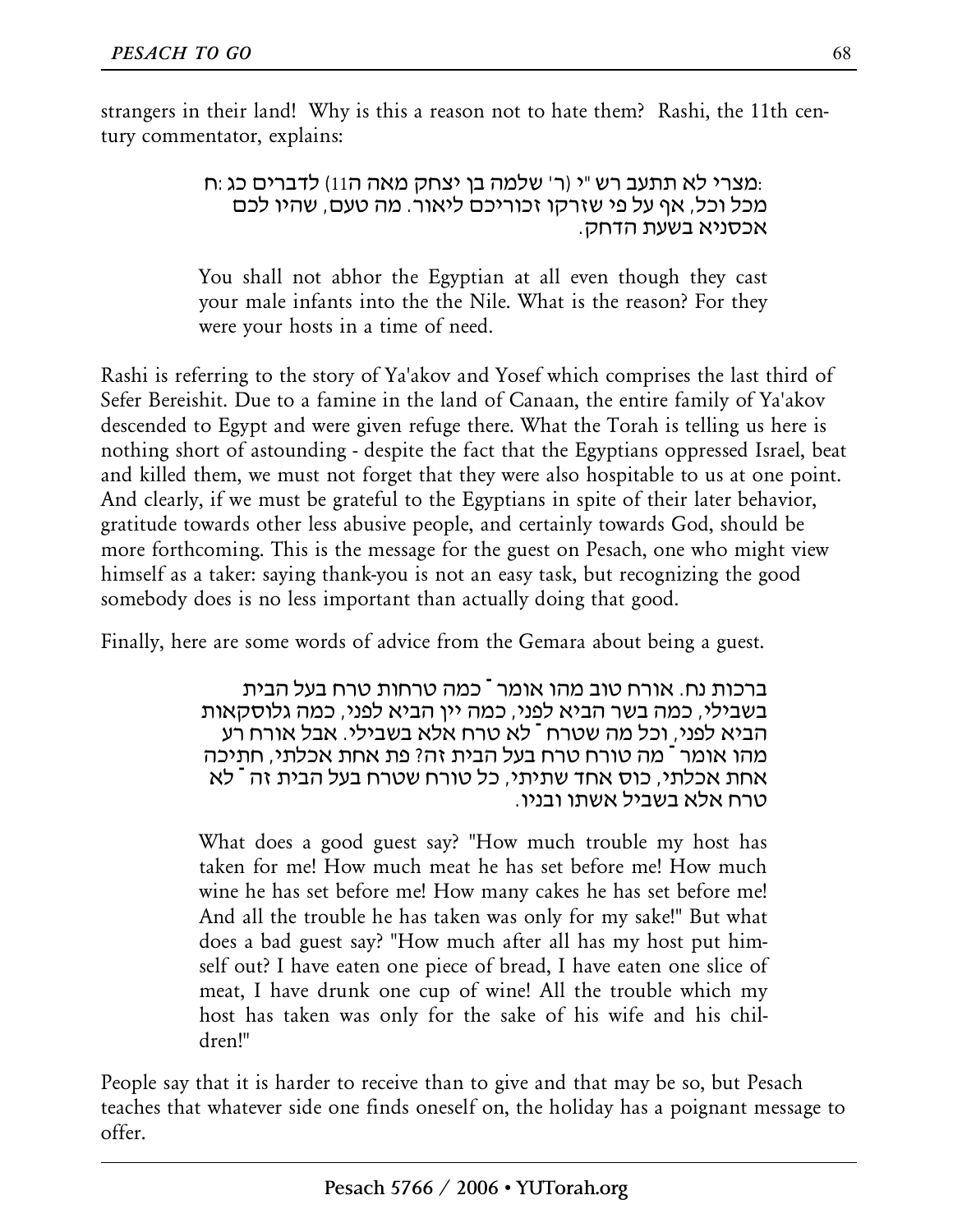### **Red Sea Split**

The most dramatic detail of the Pesach story is of course, the splitting of Yam Suf (the Red Sea). You can act this out in your house with minimal preparation. The best place to recreate the splitting of the sea is in a narrow area like a stairway or a corridor (a doorway will work too). At one end of this space hang the sea in a way that it can be moved aside for your Israelites to pass through. Tie a string across the space and hang a blue tablecloth, bed sheet or long flowing scarves on the string. Use hooks or safety pins so that the cloth can be pulled aside easily. Before you hang it up, decorate your blue background with pictures of fish and other sea animals. Place the sea-scape at the end of the hall or at the top of the stairs (not the bottom- you'll want to descend into the sea) and cover the walls with more fish, octopi, toy boats or whatever you happen to have in the house that seems sea or beach-like. If you're not artistic, download pictures of fish from the internet. Here's a herring to get you started.



Really do it up- hang things from the ceiling: one year I blew up a bunch of blue balloons and drew fish on them. Cover light bulbs with blue plastic to get an eerie effect. We got lucky years ago and found a shower curtain with a sea scene on it, so we hang that at the top of our stairs.

Position your family at the near end of the sea and talk about  $\sigma$ ס סוף) (the Red Sea). Why does God create such a miracle for B'nei Yisrael - wouldn't it have been easier simply to bring boats to get them across the water? Why doesn't God pick up the nation and place them on the other shore to get them away from the Egyptians, that way He wouldn't have to drown them? Read the midrash about the angels singing and discuss its philosophical implications- don't we sing and dance on Purim and celebrate the downfall of Haman? What does the verse from Mishlei (Proverbs) mean about not rejoicing when an enemy suffers?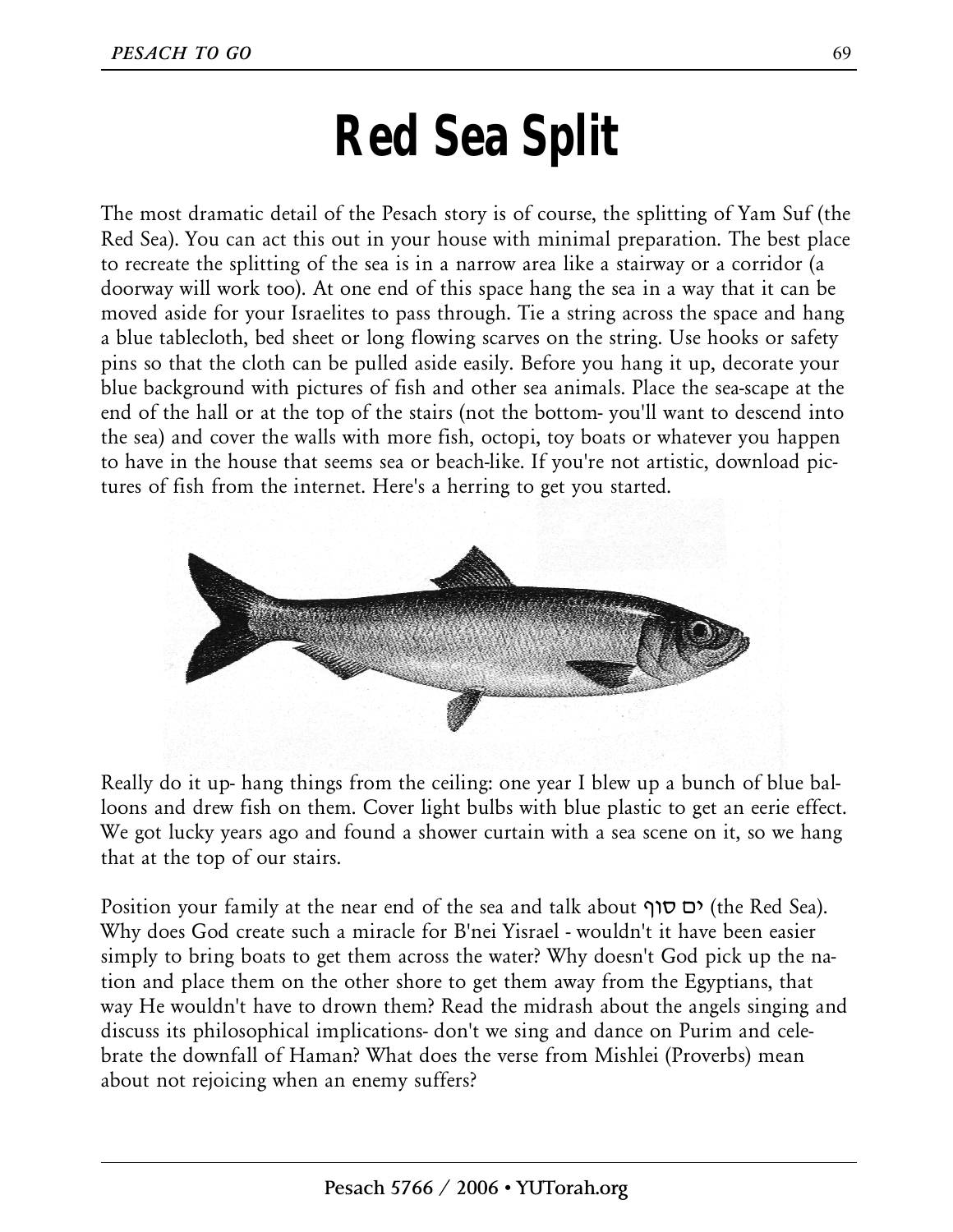ילקוט שמעוני תורה פרשת בשלח רמז רלג אמר רבי שמואל בר נחמני מאי דכתיב ולא קרב זה אל זה כל הלילה בקשו מלאכי השרת לומר שירה לפני הקב"ה אמר להם הקב"ה מעשה ידי טובעים בים ואתם אומרים שירה לפני:

 $\,$ : משלי כד $\,$ יז בּנפל אוֹיבך אל תּשׂמח וּבכּשׁלוֹ אל יגל לבּך



Pull the sea aside and enter the sea. My oldest son always complains that our sea is inaccurate because the water parted in the middle and our sea all goes to one side, more like Joshua splitting the Jordan. So, if you want to be more accurate - hang your sea in two parts and go between them. When you're in the sea sing the two lines of Dayeinu relating to the experience. What does the song mean that it would have been enough had God split the sea but hadn't taken the nation through on dry land? What would have been the point of that? Sing and discuss (הים שירת Song of the Sea).

Take your family through the sea and have them discover gold and other treasures that have washed up on the opposite shore from the Egyptian cavalry. Leave the fish decorations up for the whole holiday - why not?

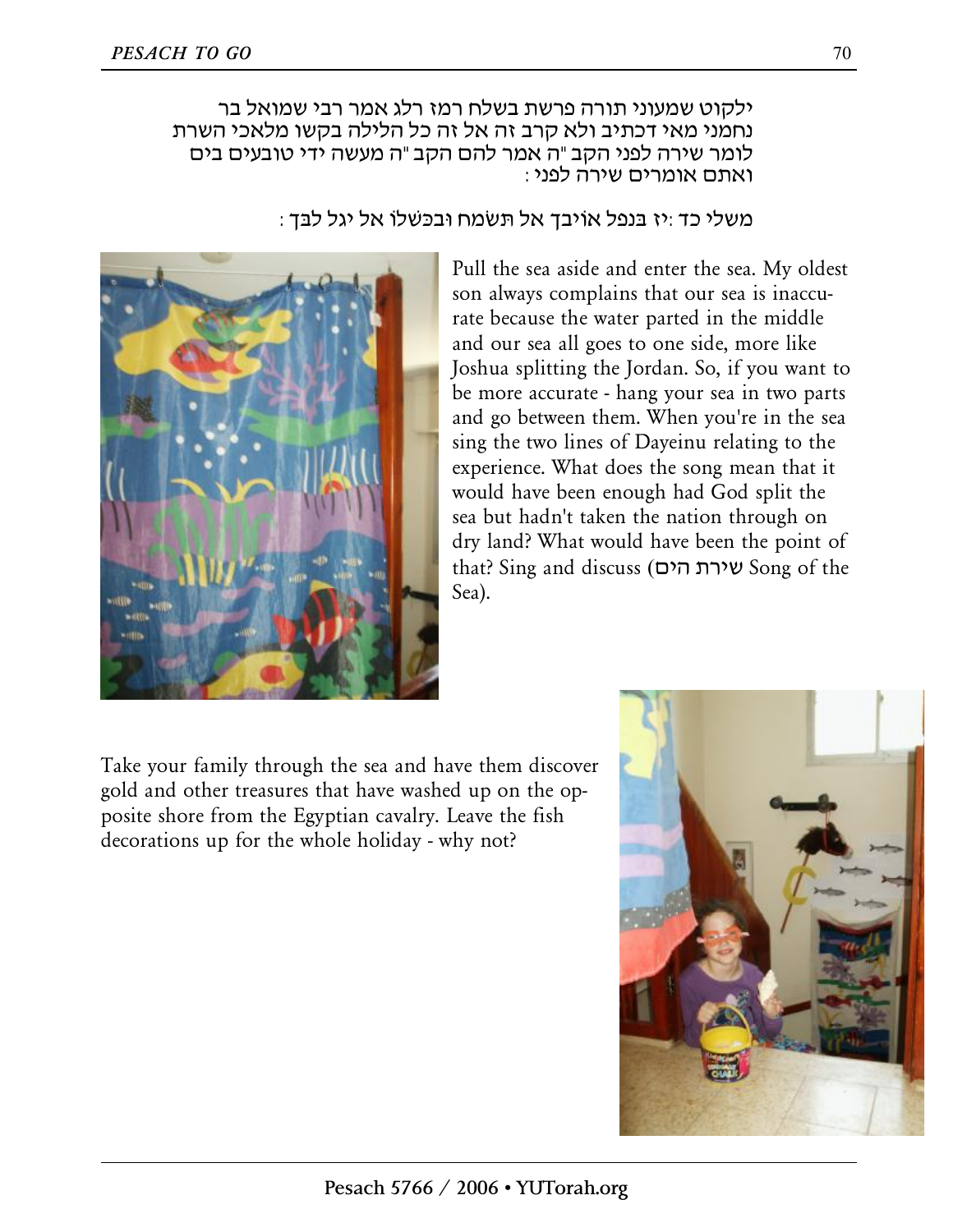## **Pesach Profiles: Passover Personalities Plays**

To liven up the seder try putting on a play. I prefer to work out a script before hand, but improvisation also has its merits. You can decide whether to employ your children as actors or to let them be members of the audience, if you feel they'll be too self conscious to perform. Recognize that kids will pay much greater attention to a play or a puppet show than to the sounds of adults reading from a Haggadah. This is a good opportunity to press your adult guests into service. Speak with them before the seder about participating and show them their lines - the number and intensity of rehearsals is up to you. Provide costumes and props. Have fun. The two scenes I present here involved four guests who were at last year's seder - luckily, they were all game (one of them affected a Yiddish accent for his role). At the end of each scene I involved the children by inviting them to interact with the characters.

> **Where Are They Now? Pesach Profiles**

 $\sim$   $\sim$   $\sim$   $\sim$ 

by Jonathan Mishkin

*Act I: Shifra and Puah. Set up your living room like a television studio talk show: desk and chair for the host, two chairs for your guests, glasses of water on a low table, fake cameras in the corners.* 

**Douglas:** Hello, good evening and welcome to the show "Where Are They Now?" I'm your host Moishe Douglas and we're devoting tonight's show to Pesach people. These are people you read about in the חומש who participated in the story of מצרים יציאת years ago in some small way but are now largely neglected. Well, we intend to find out "Where Are They Now" and in the process find out a little inside information on their role in Jewish history. So now, please welcome our first guests: שפרה and פועה.

**שפרה:** Hello, Moishe

**פועה**: Yes, hello.

**Douglas**: שפרה, פועה we thank you for joining us on our show. Why don't we begin by discussing your connection to the Pesach story?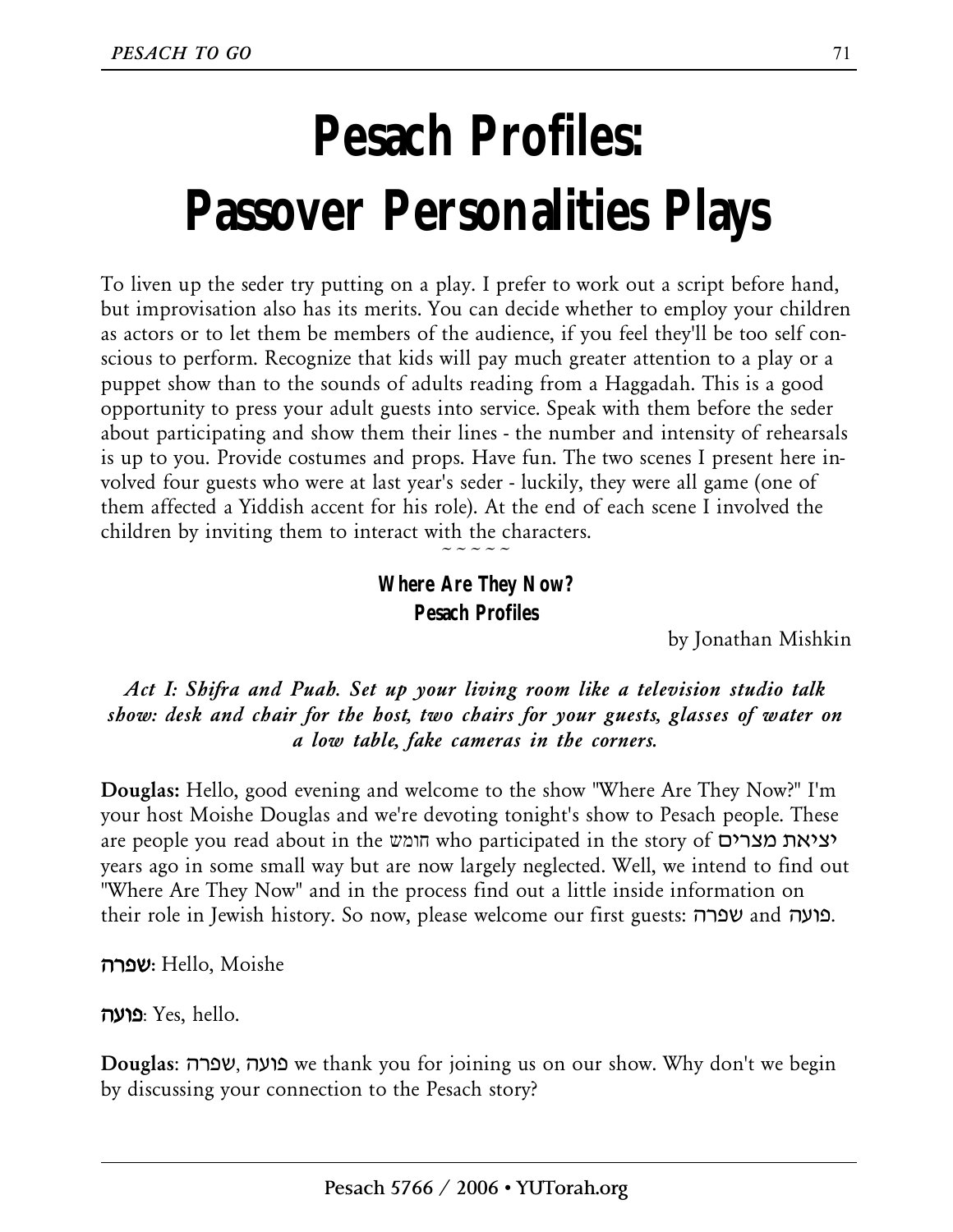**שפרה: Well,** you see, **בועה and I were midwives in גושן,** that's in Egypt you know.

**Douglas**: Midwives?

**שפרה**: Yes, you know, we helped women to have babies.

**פועה**: This is in the days before major hospitals, no anesthetics, no epidurals. Douglas: And what exactly was your job?

**פועה**: Mainly to yell "Push!" I can yell "Push" in three different languages. Douglas: Go on.

**שפרה:** Well, when we started our career, it was pretty easy going. Sure, we'd get called out in the middle of the night, or wherever we'd happen to be. One time I was at a play - Anthony and Cleopatra - and the usher came up in the middle of the first act and told me there was a nervous husband in the lobby.

**פועה**: But we didn't mind, you know. Really it was the best possible job you could have.

**Douglas**: Really? What made it so special?

**פועה**: Every day, we witnessed the miracle of childbirth. Every day we helped little babies into the world and taught them to breathe their first breath. Can you think of anything more wonderful than that?

**שפרה**: But the good times didn't last long.

**Douglas**: How so?

**שפרה:** One day we came to work and there was a notice that the king wanted to see us at the palace.

**פועה**: We were very nervous, you know, because we had never been to the Egyptian side of town before.

**Douglas**: What do you mean?

**שפרה:** Well, we were only midwives for the Jewish women and not for the Egyptian women. It was a whole union thing. We got lower wages of course, because the Jewish women were slaves and they didn't have a lot of money to pay us.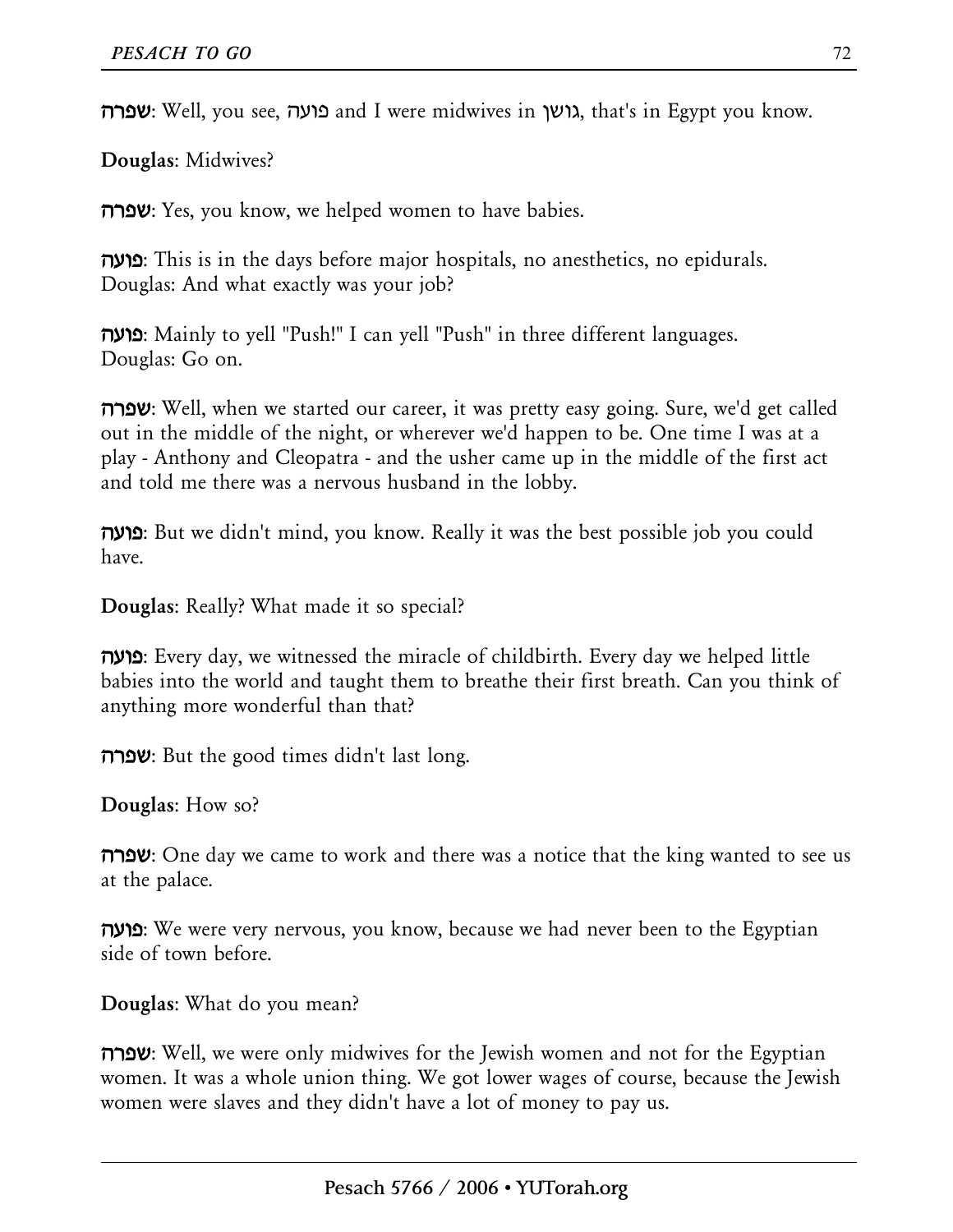**פועה**: Also, we were trained differently. For example, when our women were in pain, we helped them pray to אלה־ים, the true God of אברהם, יצחק and יעקב. Whereas the Egyptian women prayed to Ra or Ishtar or somebody. And of course, I would never be much use to Egyptian women.

**Douglas**: Why's that?

**פועה**: Because I don't know how to say "Push" in hieroglyphic.

**Douglas:** Let's get back to the story. Why did פרעה want to see you?

**שפרה**: He was a very bad man, that פרעה. I knew it was going to be trouble as soon as we entered the room. He had a mustache which he kept twirling. Then he commands us to kneel before him, which we did, and he says in a big booming voice (I think he was acting): "I am now commanding you something very important which is for the benefit of the state!"

**פועה**: We weren't stupid. We knew that that meant, for his benefit, and not for ours or our people.

**שפרה**: Right, so he tells us that every time we help a Jewish woman have a baby, we have to kill the baby if it's a boy, and let the child live if it's a girl. Can you imagine such a thing?

**פועה**: He was really a fool, you know, because here he's talking to two women whose whole lives are the celebration of life and he's telling us to now become killers.

**שפרה:** Yeah, if he was smart he would have sent some of his soldiers to accompany us every time we went to a home birth (of course in those days there was only home births) and to order them to kill the boys.

**פועה**: I know why he didn't do that.

**שפרה**: You do?

**פועה**: Sure, it's because men always faint if they're in the same room as a woman giving birth.

**Douglas**: What did you tell פרעה ?

**שפרה:** What could we tell him? We nodded dumbly and said we would do whatever he said.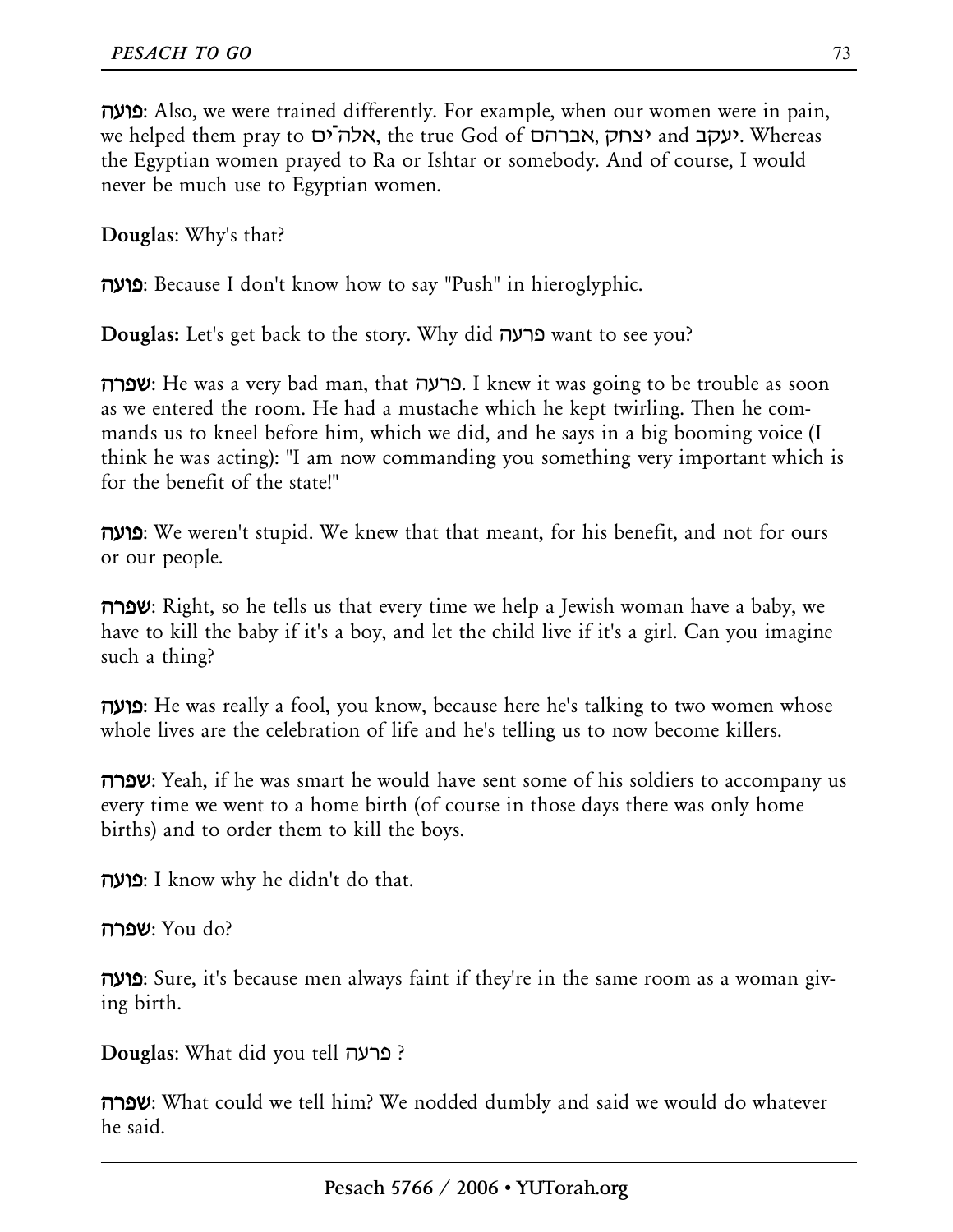**פועה**: It's okay to lie in such a circumstance. Douglas: But what did you actually do?

**פועה**: Nothing. We continued to do our jobs the same way as before. We were a little more cautious. Sometimes when we went to do a delivery we wore disguises. I used to dress up like האופים שר - you know, with baskets on my head.

**Douglas**: Did you ever get caught?

**שפרה:** I'll tell you one terrible story that happened when I was on duty. I got called late one night to help a woman with her baby. I knew this woman, already - she'd already had four children that I'd delivered - all girls. I was somewhat conflicted when I came up to their hut. On the one hand, I wanted them to have a boy, you know - to carry on the family name; but on the other hand, I knew that baby boys were in great danger. Sure enough it was a little baby boy. And it was the strangest thing - this baby didn't cry at all when he was born - just looked straight up at me when I was cleaning him off. At first I checked to make sure he was breathing OK, and he was, and of course I knew that he wasn't really looking at me. But it was the lack of crying that I didn't understand. I handed the baby to his father, a man with an unusual name - אליוֹעני which means "God is my eyes" and the father was so happy to have a son. Just then the door burst open and two of פרעה's storm troopers burst in. The mother started screaming and אליוֹעני did, I guess, the first thing that came into his head - he jumped up on the table, holding the baby close to his chest. One of the soldiers reached down and grabbed the leg of the table and flipped it over. אליוֹעני fell down and that tiny baby landed on the floor. The other soldier picked it up like a doll and they left. The parents never saw the child again. And you know something - during the whole time, that baby (who never got a name) didn't cry. Not once.

**Douglas**: My goodness, that is one horrible story. But tell me something: how did the soldiers know there was a new baby in the house if didn't cry?

**שפרה:** [pause] This is something that has haunted me all of these years. I keep asking myself if perhaps they followed me from my house because they knew that usually when I went out - it was to help a mother.

**פועה**: No, dear - you can't blame yourself. We all know who the evil ones were and who the good ones were.

**שפרה**: We were good, weren't we?

**פועה**: Are you kidding, we were the best!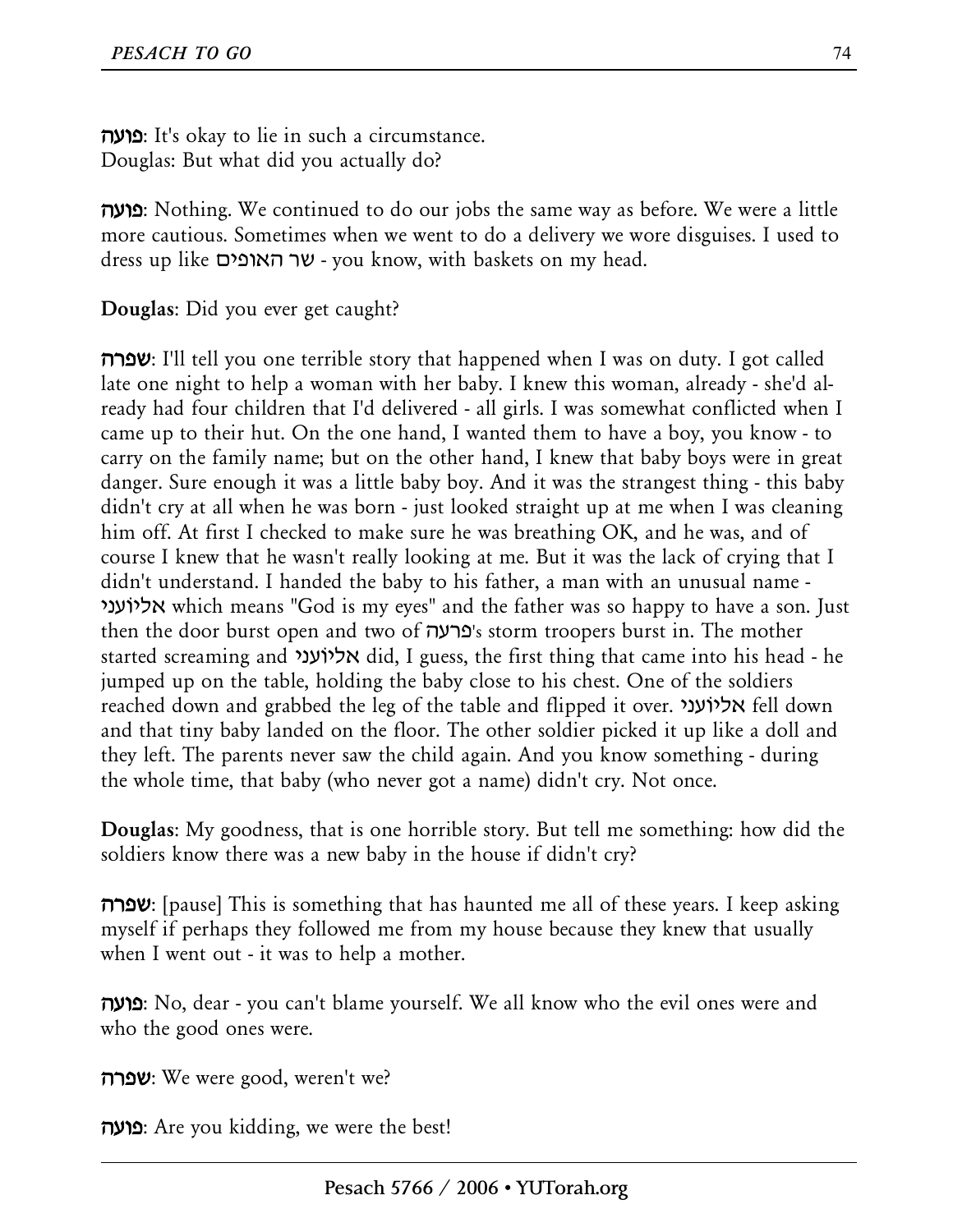**Douglas**: Well, I'm sure that many Jewish boys owe their lives to you two.

**פועה**: Yes, I don't like to brag. But every year we have a reunion of all the boys I saved. Last year there were 316 boys - well, they're not boys anymore - they're men. And they came with their wives and their children and many of them had grandchildren and even great-grandchildren. One of my boys even brought his pet parrot, although I can't take credit for his life. So you see, we are responsible for thousands and thousands of Jewish lives.

**שפרה**: For all the thousands of Jewish lives that פרעה took, we gave back thousands to the Jewish people.

**Douglas:** I'm not surprised that all your boys keep in touch with you. Just one more question before we go to a commercial break. What are you two women doing now?

**שפרה:** Well, I'm retired. So mostly I crochet, and recently I've gotten into Sudoku.

**Douglas**: And how about you, פועה, are you still a midwife?

**פועה**: No, I gave that up years ago and went to medical school. After seven years of training and thousands of dollars in medical school costs, I'm now an obstetrician.

**Douglas**: Ladies, I thank you very much for being on our show. But before we say goodbye - are there any questions for our guests from the studio audience?

#### *Act II: Amram and Yocheved*

**Douglas:** Welcome back to the show. We'd like to introduce you to our next guests. You know sometimes, a person's fame is derived not from anything that he has done in his life, but because he's related to somebody famous. For example, nobody knows who "נוּן "is, but if you say, "I'd like you to meet נוּן, he's יהושע's father" then it becomes clear. Well, the two people who are coming out now are somewhat like that. They're a married couple who are best known as somebody's parents. Please, give a warm "Where Are They Now?" welcome to עמרם and יוכבד.

**עמרם** : Thank-you, thank-you very much.

**יוכבד** : We're certainly overjoyed to be here.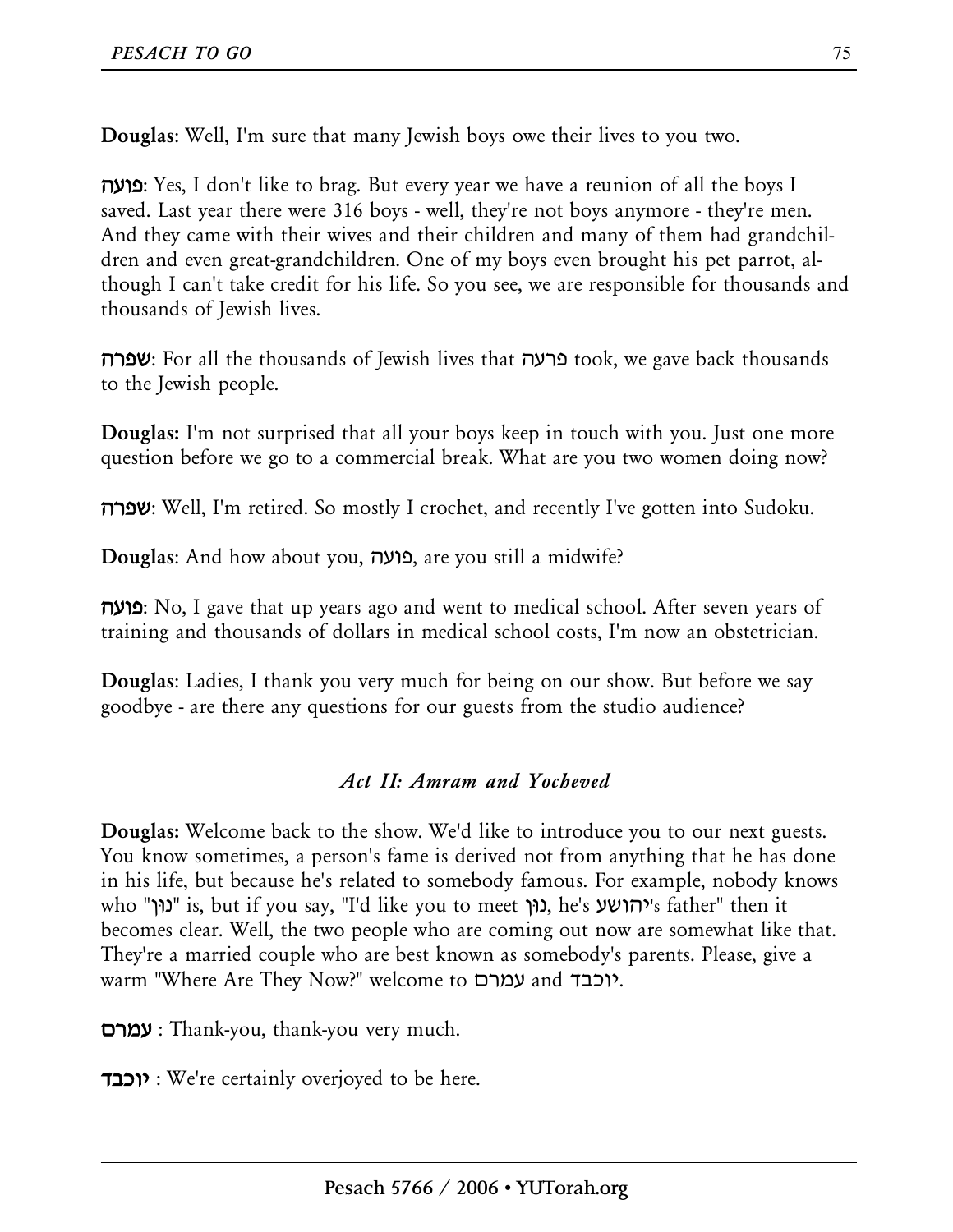**עמרם** : Yeah, you know, we don't get a lot of attention, ourselves. It's always the kids that people want to talk to.

**יוכבד** : Don't get us wrong, we're very proud of our kids: משה, אהרן and מרים. It's just that whenever a reporter comes by the house or the phone rings, it's always for one of the kids.

**עמרם** : It's nice to get a little attention of our own, that's all we're saying.

**יוכבד**: You know, Moishe - Oh! Moishe! Just like my boy! He was the first one to have that name, you know. Anyway, it's no big universal secret that Jewish mothers are proud of their kids. My three could have turned out to be a butcher, a baker and a candle stick maker and that would have been fine with me. The fact that my משה spent 40 years talking with God, and my אהרן was the גדול כהן and my מרים - really a lovely girl, you know- a prophetess and a musician. I've been the envy of Jewish mothers everywhere. But, still, I try to be humble.

**עמרם** : Let me tell you something about raising kids. You got kids, Moishe? Douglas: Uh, yes, I have kids.

**עמרם** : Let me tell you something about raising kids. It's all about discipline. You want your kids to turn out good? - You got to make sure they behave, do their homework on time, clean up after themselves. Take my boy משה, for example - do you think he would have been able to keep up with all the dictation from God and all the studying if he hadn't learned discipline in the home?

**Douglas**: Well surely משה left home when he was only 3 months old?!

**עמרם** : Even as a baby, a boy has to be taught - go to sleep on time, don't cry too much. But that's not even the point here. See, משה wasn't in our house much, it's true - but during his formative years he was under the tutelage of his brother אהרן and אהרן, that was a son who learned well at his father's knee.

**Douglas**: Yes, why don't we talk about אהרן for a minute? Is it true that he was a pacifist, always trying to avoid a fight?

**יוכבד** : Oh, yes that's quite true. In fact, dear - do you mind if I tell them about THE fight that we had?

**עמרם** : Oh, why not?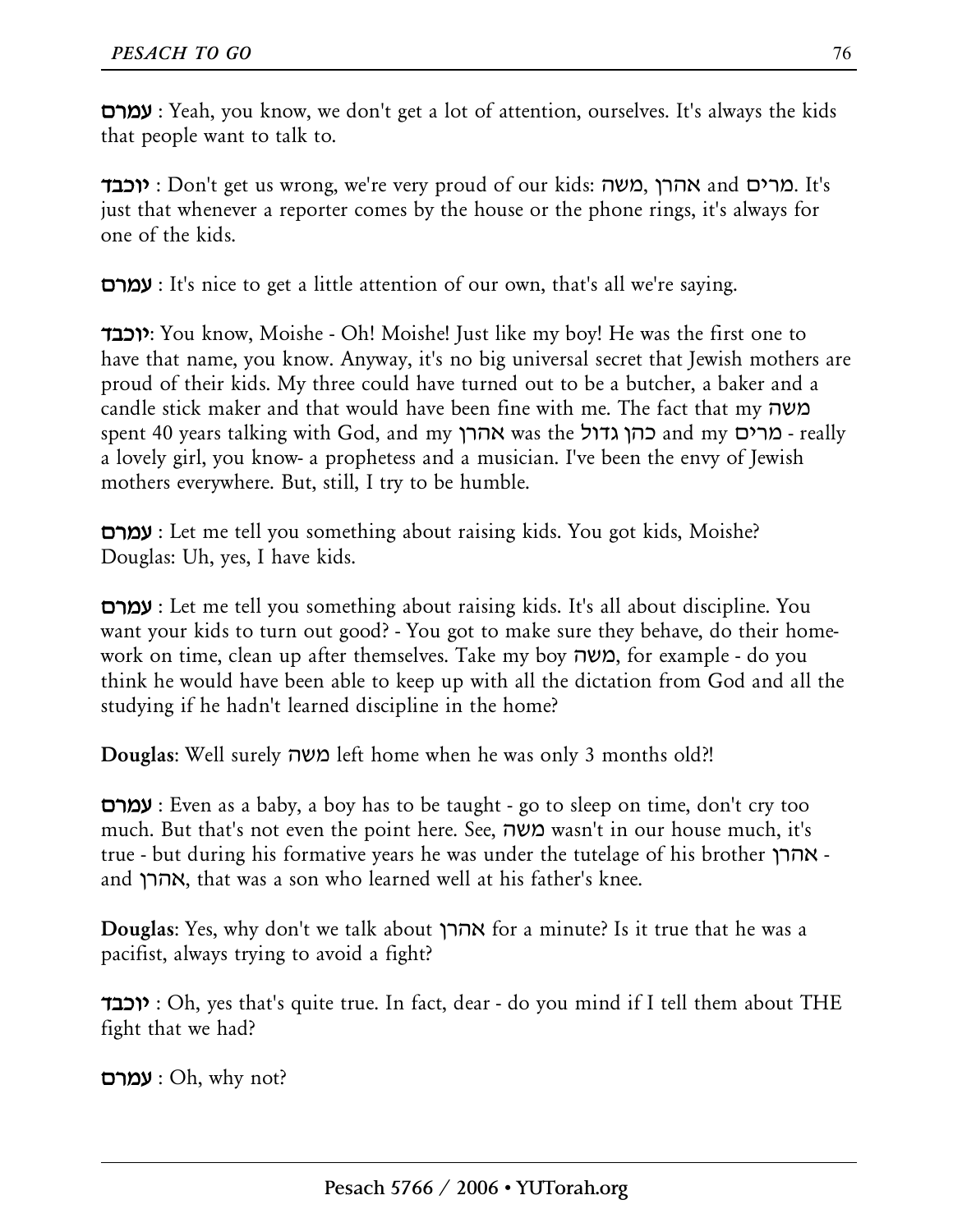**יוכבד** : Well, you all know about how I put משה in the little תיבה and put him in the river. But nobody knows about the quarrels עמרם and I had over doing that.

**Douglas**: I don't understand... עמרם - you're not mentioned anywhere in the story about the תיבה?

**עמרם** : That's right! Because I didn't want any part of it. I was opposed to the whole thing. It was daft, I tell you! Daft!

**יוכבד** : It's three thousand years later, and he still can't admit that he was wrong. Go ahead, tell them what you wanted to do.

**עמרם** : So, you all know the beginning of the story - משה was just a baby then. Of course, we didn't call him משה - that was the name that פרעה בת gave him.

**Douglas**: What did you call him?

**יוכבד** : We called him Yekutiel. Anyway, after פרעה's decree came out ordering all new born boys to be thrown into the river I knew what we had to do. We had to pass him off as an Egyptian baby in order to save his life. If the soldiers thought he was Egyptian, they wouldn't kill him. I wanted to sneak over to the Egyptian neighborhood late one night and leave him in their orphanage. Some nice Egyptian couple would adopt him and he would at least live a life of privilege.

**עמרם** : It would have been better to teach him how to swim! That way - when they threw him into the Nile he would have been OK - not like making him a cursed Egyptian.

**Douglas:** I'm not sure I understand - עמרם, why exactly were you against יוכבד's plan to save משה's life?

**עמרם** : Are you serious? Look, do I have to spell it out for you? We Jews are a holy nation! The descendants of prophets - אברהם, יצחק and יעקב aren't just names to us you know - these are people who walked with God, who talked with God. We have a holy mission in this world - to teach everybody that there is just one God and He cares about us and what we do here on earth. Now how can you take a holy Jewish baby and take all that away from him? And just let those Egyptians turn him into a polytheist - they believe the river is a god, the sun is a god, they probably believe a chocolate chip cookie is a god! It's criminal!

**Douglas**: What then was your plan to save משה ?